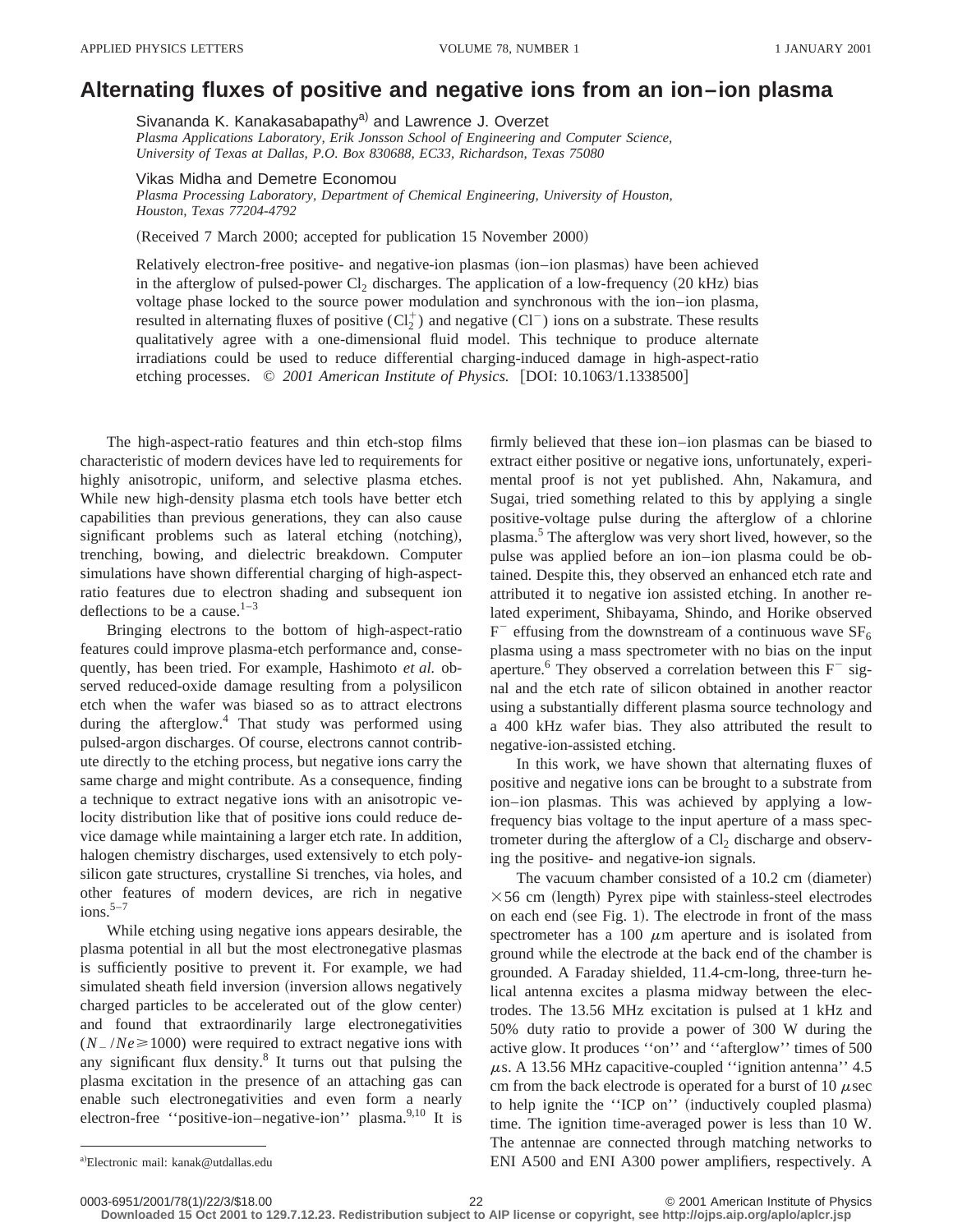

FIG. 1. System schematic.

TREK 601B-4 amplifier fills the 500  $\mu$ s afterglow period with a sinusoidal voltage burst of 10 cycles at 20 kHz and 225 V<sub>p</sub> applied to the mass spectrometer aperture electrode. This voltage is lower than the approximately 400 V required to ignite dc discharges in this reactor. It is what produced the alternate fluxes of positive and negative ions to the aperture electrode. It should be noted that similar results were obtained with much smaller amplitude bias voltages  $(5 V_p)$ , but this set was chosen for this letter for comparison to the simulation results. The plasmas were formed in  $Cl<sub>2</sub>$  at 1 mTorr and 5 sccm and probed by a variety of diagnostics in addition to mass spectroscopy. Two diagnostics of importance to this letter include a time-resolved Langmuir probe and a 8.6 GHz microwave interferometer placed adjacent to the aperture electrode. The interferometer can detect down to a density of  $10^8$  cm<sup>-3</sup>. It should be noted that a nickel-coated aluminum strap attached to the back electrode runs along the length of the tube to provide ground reference for the Langmuir-probe measurements. It stops 8.5 cm from the mass spectrometer. The interferometer horns are positioned between the biased electrode and the ground strap to detect any electrons possibly generated by the low-frequency bias.

Experimental evidence that alternating fluxes of positive and negative ions can be brought to the mass spectrometer's aperture electrode is shown in Figs.  $2(a)$  and  $2(b)$ . There, the signals of positive ions  $(Cl_2^+, Cl^+)$  and negative ions  $(Cl^-)$ measured using the mass spectrometer have been plotted as a function of time. Alternating signals of  $Cl_2^+$  and  $Cl^-$  are observed during the afterglow corresponding to the appropriate phases of the aperture electrode bias.

After plasma turn off and a short delay, the first spurt of  $Cl^-$  negative ions is measured by the mass spectrometer. Even under no bias conditions (not shown) this first spurt of negative ions is observed and decays with the same decay constant as the  $Cl<sup>+</sup>$  flux. This is in excellent agreement with work by Smith, Dean, and Adams in  $O_2$ .<sup>11</sup> In addition to the initial spike of  $Cl^-$ , we observe nine spurts  $(A-I)$  corresponding to the nine positive half cycles of bias. Interlaced spurts of  $Cl_2^+$ , one for each of the ten negative half cycles  $(1–10)$  are also observed. The successive peaks of both polarity ions gently decay in time as the ions are lost to extraction by the applied 20 kHz bias, ion–ion mutual neutralization, recombination and diffusion. A spurt of  $Cl_2^+$  ions due to the capacitive ignition is also present. Note the two nonidealities in Fig.  $2(a)$ . First, the different transmission efficiencies for positive and negative ions of the mass spectrometer Downloaded 15 Oct 2001 to 129.7.12.23. Redistribution subject to



FIG. 2. Mass spectrometer signals for (a)  $Cl_2^+$  and  $Cl^-$ , (b)  $Cl^+$ , (c) bias voltage on the pinhole plate, (d) amplitude of complex power supplied to the ion–ion plasma due to bias, and (e) Electron-density temporal variation by Langmuir probe  $(LP)$  and microwave interferometry  $(MWI)$  6.5 cm from the plate.

lead to a factor of 1000 difference in the  $Cl_2^+$  and  $Cl^-$  counts even though equal positive- and negative-ion fluxes are expected. We note that the ion currents to the aperture electrode are equal and opposite. As the mass spectrometer is pumped to  $10^{-8}$  Torr, we do not think this disparity is due to a ''lifetime'' of positive ions during flight. It may be caused by differences in the ion lensing by the pinhole aperture or in the channeltron sensitivity to the two ions. Second, the time of flight (TOF) of the ions through the long quadrupole mass filter shifts the data by an amount  $\Delta t_{\text{TOF}} \approx 50 \ \mu s$  for both Cl<sup>+</sup> and Cl<sup>-</sup>. The Cl<sub>2</sub><sup>+</sup> spurts to be shifted slightly more due to the larger mass.

While the alternating fluxes are of primary importance, several other characteristics of the data shown in Fig. 2 are also significant. For example, we note that the  $Cl_2^+$  signal is large during the capacitive ignition and gives way to an increasing  $Cl^+$  signal during the ICP-on stage. We think this is due to dissociative ionization. The  $Cl<sup>+</sup>$  flux would then reach a relative plateau once dissociation reaches near quasiequilibrium. A small  $Cl_2^+$  signal (not shown) does exist after the ignition during the ICP-on stage. We also note the quick shift AIP license or copyright, see http://ojps.aip.org/aplo/aplcr.jsp